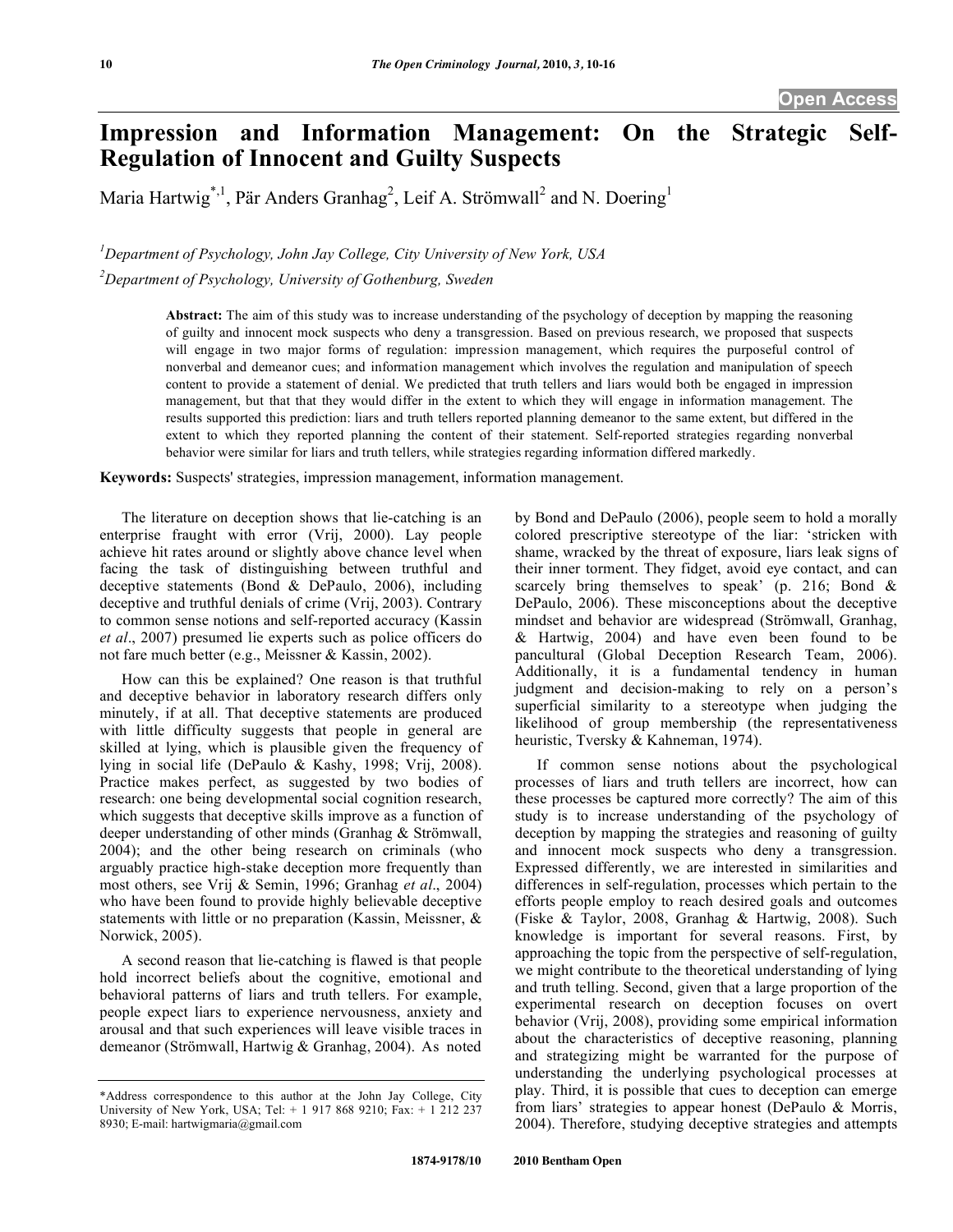at self-regulation is a way to possibly improve deception detection (Granhag & Hartwig, 2008).

 In order to provide a theoretical and empirical background and to generate hypotheses about similarities and differences in deceivers' and truth tellers' strategies to be believed, a brief review of the literature is needed. First, we will turn to some theoretical frameworks on the psychology of deception, after which we will review the empirical findings on deceivers' and truth tellers' strategies to be believed.

# **THEORETICAL BACKGROUND**

# **The Self-Presentational Perspective**

The self-presentational perspective on deception, outlined and discussed by DePaulo (1992; DePaulo *et al*., 2003) starts with the assumption that much of social behavior is regulated for the purpose of interpersonal presentation. That is, people aim at coming across as favorable in the eyes of others, and therefore edit and 'groom' their self- presentation to come across the desired way. According to the self-presentational perspective, communicators will manipulate and regulate their behavior to achieve the impression they are motivated to create. We suggest that the self-presentational perspective is relevant for both lying and truth telling in legal contexts: when interacting with law enforcement or other legal professionals, people under suspicion will be strongly motivated to display honest and credibleseeming demeanor. In other words, regulated demeanor is not exclusive to a liar whose veracity is questioned. In line with the self-presentational perspective, we expect that innocent people under suspicion will also be concerned with impression management and will deliberately control themselves to achieve credible demeanor.

# **The Deception Discrepancy**

 The self-presentational perspective (DePaulo *et al*., 2003) suggests that lying and truth telling is similar in the sense that both communicators are motivated to achieve a favorable impression. However, lying and truth telling is obviously not identical: as emphasized by DePaulo and colleagues (2003), truth tellers' claims of honesty and innocence are legitimate, while liars' are not. Translated to the case of criminal suspects, guilty suspects have a transgression to cover up, while innocent suspects do not. DePaulo and colleagues (2003) have elaborated further as to what extent this deception discrepancy (between the claim of innocence and reality) might give rise to demeanor differences. In this paper, we suggest that the deception discrepancy will have one major consequence for the reasoning of liars and truth tellers: truth tellers who claim innocence will not need to fabricate an account to support this claim as they can draw freely from the self-experienced event. In contrast, the guilty person who claims innocence must engage in information management: they must replace the truthful information about the transgression with a specious account claiming innocence. This emphasis on the difference in the cognitive task of liars and truth tellers has been highlighted by previous theoretical (McCornack, 1992) and empirical work on deception (Colwell, Hiscock-Anisman, Memon, Woods, & Michlik, 2006). Drawing on such work, we predict that innocent and guilty suspects will differ in their tendency to manipulate and manage information, with guilty suspects reporting planning this aspect of their behavior to a higher extent than innocent suspects.

# **EMPIRICAL RESEARCH ON SUSPECTS' REASONING AND STRATEGIES**

 The available empirical evidence from laboratory research employing mock crime paradigms shows marked differences in innocent and guilty mock suspects' approach to and perceptions of the situation. In a study where mock suspects were interviewed by experienced detectives, innocent and guilty participants were indistinguishable in terms of overt demeanor, but displayed large differences in their self-reported strategies to accomplish the goal of convincing the interrogator of their innocence (Strömwall, Hartwig & Granhag, 2006). Guilty suspects reported employing a variety of strategies to be believed. A common strategy involved the distortion of information as a way to conceal the crime without contradicting known facts. Many guilty suspects' intention was to provide a simple and streamlined statement to avoid both within-statement contradictions and contradictions with facts known by the interrogator.

 In contrast to guilty suspects, innocent suspects approach the interview less concerned with strategic information management and instead seem to focus on providing a complete and unedited account as a way to prove their innocence. In a series of studies, innocent mock crime suspects have been found to operate on the notion that the truth is good enough, and if they simply provide an account of what happened, they will be exonerated (Hartwig, Granhag & Strömwall, 2007; Strömwall, Hartwig & Granhag, 2006). Additionally, such findings on innocent suspects' self-reported strategies of forthcomingness is mirrored and expanded upon by recent research on innocent people's behavioral choice in mock crime investigations. First, innocent (*vs* guilty) mock suspects are more likely to waive their rights to silence and participate in interrogations during investigations (Hartwig, 2005; Kassin, 2005). Second, analyses of innocent suspects' beliefs indicate that they feel they are likely to be successful in convincing the interviewer because of a belief that their innocence is somehow visible and that the interviewer will perceive it.

 Innocent suspects' belief that their state of mind is selfevident can be connected to the illusion of transparency (Gilovich, Savitsky & Medvec, 1998), showing that people systematically overestimate the extent to which internally experienced processes leave visible traces for others to see. Similar to the curse of knowledge, which involves a tendency for one to be biased by one's own current expertise on an issue when inferring another's understanding (Birch & Bloom, 2007), the illusion of transparency suggests that people cannot sufficiently discount the phenomenology of their own experiences when making inferences about the knowledge of others. Further, innocent suspects' attitude towards questioning echoes the fundamental justice motive: people hold a motivated belief that the world is fair and that bad things do not happen to undeserving people (Hafer & Bègue, 2005). The belief in the justness of the world is echoed and possibly amplified in the mind of the innocent: one does not expect that unfair things could happen to others who do not deserve it, and one might be even more resistant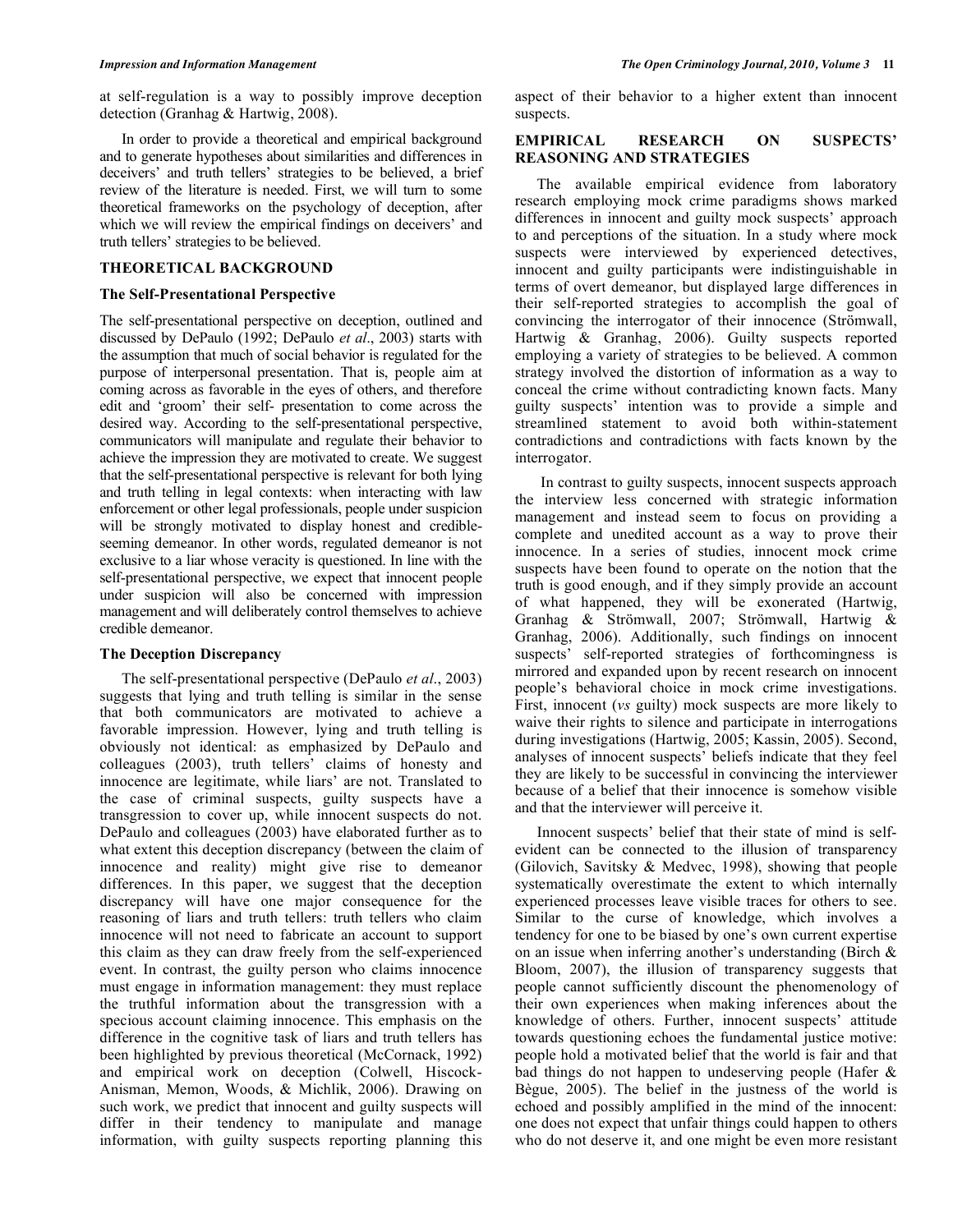to believe that unfair things could happen to oneself. Much social cognitive research shows that the self-concept is enhanced by a number of self-serving biases (Tesser, 2001; von Hippel, Lakin, & Shakarchi, 2005), further supporting the notion that beliefs about the fairness of the world might be particularly pronounced for assessments pertaining to oneself. In line with these predictions on distorted expectations of success, experimental research has shown that innocent (*vs* guilty) mock suspects are more likely to waive their rights to a line-up in favor for a one-person show-up, referring explicitly to their innocence as the reason for having little to no fear of misidentification (Holland, Kassin, & Wells, 2005).

 In summary, based on previous theoretical and empirical research, we propose that people who attempt to escape punishment for a transgression will engage in two major forms of regulation: impression management, which requires the purposeful control of nonverbal and demeanor cues and information management which involves the regulation and manipulation of speech content to provide a statement of denial. We predict that truth tellers and liars will both be engaged in impression management (entailing the suppression of undesirable negative emotions and nervousness in favor of stereotypically honest, calm and collected behavior), but that that they will differ in the extent to which they will engage in information management (Hypothesis 1). In line with previous research on mock suspects' reasoning, we predict that guilty suspects will be more likely than innocent suspects to approach questioning armed with an explicit strategy (Hypothesis 2; Strömwall *et al*., 2006). In line with theory on the belief in a just world, we predict that innocent suspects will have a more positive outcome expectation, the manifestation of which will be seen in more pronounced beliefs that their statement will be perceived to be credible (Hypothesis 3). We also predict that the principal strategies of guilty suspects will concern the management of information. In contrast, innocent suspects' strategies will to simply provide an account of what happened, indicating a belief that their truthful statement is good enough (Hypothesis 4; see also Hines, Colwell, Hiscock-Anisman, Ansarra, Memon, & Garrett, 2010).

# **METHOD**

# **Overview**

 The experiment consisted of two phases. In the first phase, participants (hereafter referred as the suspects) were randomly assigned to either commit a mock crime in the form of a theft of a wallet or engage in a non-criminal act. During the second phase, the suspects were told that they were suspected of stealing a wallet and that they would be interviewed about their whereabouts and actions. In relation to the second phase, we measured the strategies and reasoning of the mock suspects as a function of guilt/innocence to test the proposed hypotheses.

 Participants. The group of participants acting as suspects consisted of 96 undergraduate students (66 women, 30 men; mean age 24.38 years,  $SD = 4.12$ ). All participants were recruited on a voluntary basis and received a movie ticket as compensation for their participation.

 Procedure. Participants were randomly allocated to the guilty ( $n = 48$ ) and innocent ( $n = 48$ ) condition and received

written instructions informing them that they had the right to leave the experiment at any time. The innocent participants were instructed to go to the department library and look for a book that was located in a box filled with books adjacent to a window. On top of this box lay a briefcase that was slightly opened. In order to look for the book in the box they had to remove the briefcase. If they did not find the book within one minute time they were instructed to leave the library. The book was not in the box, and all innocent subjects subsequently left the library empty-handed.

 The subjects in the guilty condition were also instructed to go to the library, but to commit a mock crime. They were instructed to enter the library and to look for a briefcase containing a wallet. This briefcase was located on the box filled with books. Their task was to steal the wallet with money when they thought nobody was watching. After taking the wallet, they were to hide it from view (e.g., put it in their pocket or hide it under their clothes) and immediately exit the library. They were instructed not to talk to anyone during the entire procedure. It was made explicit that they did not commit a real transgression as the wallet belonged to the experiment.

 Both guilty and innocent suspects were watched by an experimenter who was in the library. This experimenter made sure that the participants complied with the instructions and that anyone else entering the library was informed that an experiment involving a staged theft was taking place.

 After having committed the criminal or non-criminal act, the participants went to a second room in which they had to perform a filler task for 10 minutes. After this, they were informed that a theft had taken place, that they were a suspect in the case and that they soon would be interviewed about the matter. They were told that their main task during this interview was to convince the interviewer that they were innocent of the crime and they were instructed to take the precautions esteemed necessary to accomplish this task.

# **Dependent Variables**

 After the interrogations, the suspects were given a questionnaire containing questions about their age and sex, and as a part of a manipulation check were asked to rate the truthfulness in their story on a 10-point scale, where 1 indicated *totally deceptive* and 10 *totally truthful*. On scales ranging from 1 (*no, not at all*) to 10 (*yes, very much*) they rated how nervous they had been during the interview, how cognitively demanding they had found the interview, and to what extent they were motivated to fulfill the task. The participants further rated the degree to which they had planned the verbal content of their statement as well as the degree to which they had planned their nonverbal behavior on rating scales ranging from 1 (*very low degree*) to 10 (*very high degree*). In the questionnaire, they were asked whether they had a strategy before the interview. If they had a strategy, they were asked to write down this strategy; if not, they were asked to provide the reasons for the absence of a strategy. The suspects then rated how satisfied they were with the strategy they had used, 1 (*very dissatisfied*) to 10 (*very satisfied*). They answered what veracity judgment they thought the interviewer would make (i.e., truth or lie), after which they were asked to write down why they thought the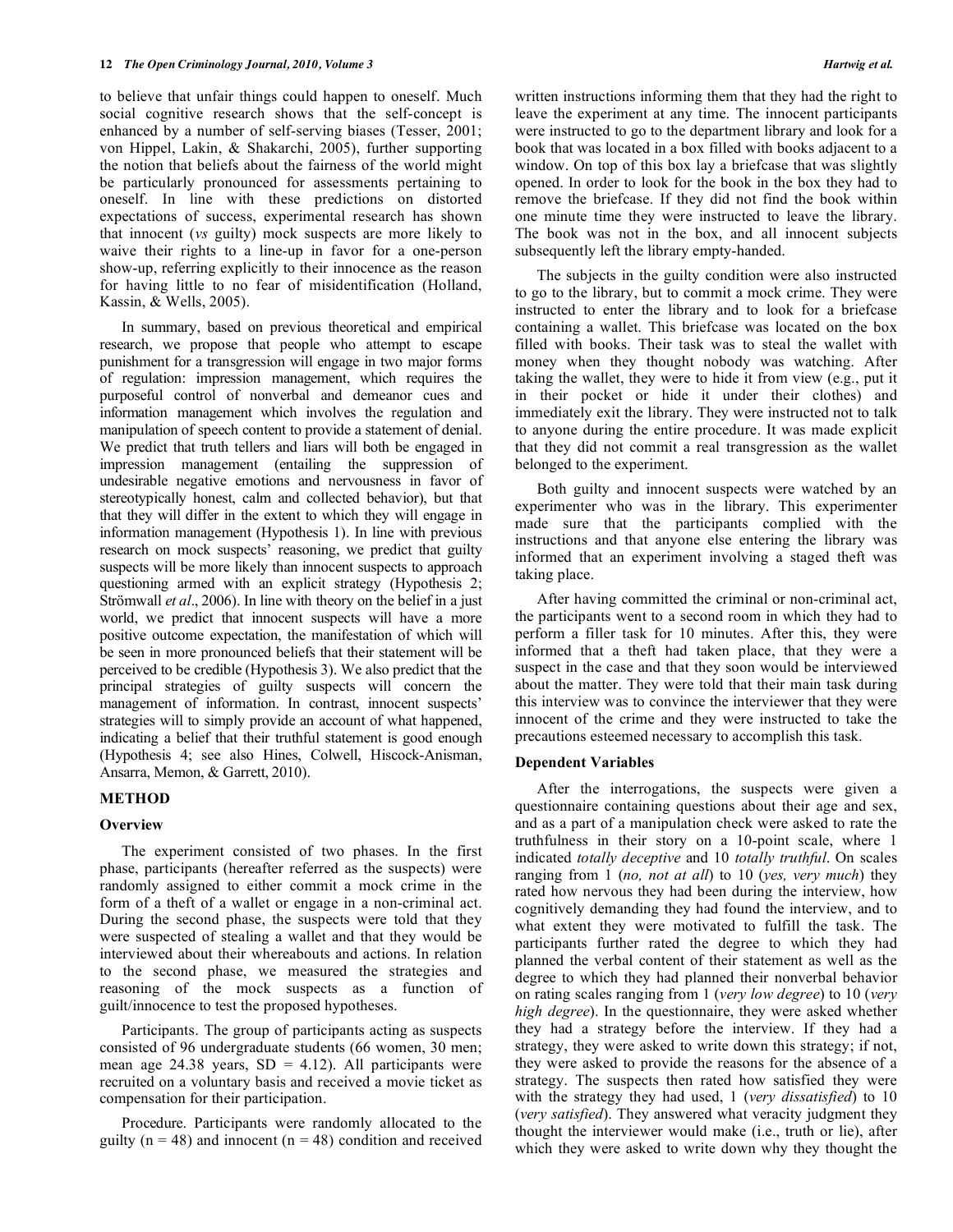#### **Table 1. Suspects' Strategies before the Interview and Motivations for Not having a Strategy**

| Category                                              | Guilty                           | Innocent                                       | t-Value           |  |  |  |  |  |
|-------------------------------------------------------|----------------------------------|------------------------------------------------|-------------------|--|--|--|--|--|
| <b>Strategy</b>                                       |                                  |                                                |                   |  |  |  |  |  |
| Tell the whole truth                                  |                                  | 18 (37.5%)                                     | $5.31***$         |  |  |  |  |  |
| Avoid lying                                           | 12(25%)                          | $2(4.2\%)$                                     | $3.00**$          |  |  |  |  |  |
| Act calm and relaxed                                  | $6(12.5\%)$                      | $5(10.4\%)$                                    | $0.32$ , ns       |  |  |  |  |  |
| Provide innocent reason for being at scene            | $8(16.7\%)$                      | $- -$                                          | $3.07**$          |  |  |  |  |  |
| Deny/avoid incriminating details                      | $4(8.3\%)$                       | $1(2.1\%)$                                     | $1.38$ , ns       |  |  |  |  |  |
| Other                                                 | $9(18.8\%)$                      | 8(16.7%)                                       | $0.27$ , ns       |  |  |  |  |  |
| No Strategy, Motivation                               |                                  |                                                |                   |  |  |  |  |  |
| Innocent, therefore do not need one                   | --                               | 19 (39.6%)                                     | $5.55***$         |  |  |  |  |  |
| Did not know what would happen                        | 5(10.4)                          | 8(16.7%)                                       | $0.89$ , ns       |  |  |  |  |  |
| Spontaneity/unrehearsed story<br>$\sim$ $\sim$ $\sim$ | 8(16.7%)<br>$\cdots$<br>$\cdots$ | $2(4.2\%)$<br>$\alpha$ and the set of $\alpha$ | $2.03*$<br>$\sim$ |  |  |  |  |  |

Note: Number represents frequency of reporting the strategy, number within parentheses indicate percentage of all guilty or innocent suspects who reported this strategy. The category labeled other represents those strategies that simply referred to acting in a credible fashion without any narrower description and a few strategies that were only mentioned by one suspect and hence could not be argued to form a category of its own (these included being nice/polite, cooperating with interviewer).<br>\* = p <.05; \*\* = p <.01; \*\*\* = p <.001.

interviewer would make that judgment. They were asked to assess how hard it would be for a person watching the videotaped interview to make a veracity assessment from 1 (*very easy*) to 10 (*very difficult*). After finishing the questionnaire, they were thoroughly debriefed, thanked and rewarded for their participation.

# **Qualitative Analyses of Self-Reported Strategies**

 A random 20% of the responses to the open-ended question regarding strategies (e.g., if they had a strategy, what it was; and if they did not have a strategy, the reason for this) were coded by two female graduate students in psychology who had previous experience coding similar responses. They employed a data-driven coding procedure, meaning that the categories of strategies were derived from the data rather than pre-defined. After inter-rater agreement figures had been calculated, one coder proceeded to code all of the material. The inter-rater agreement was 95%, meaning that 95% of the responses were coded identically by the two coders. The categories are reported in Table **1**.

## **RESULTS**

#### **Manipulation Check and Preliminary Analyses**

 Prior to the data analysis, we conducted a preliminary analysis in order to check whether participants complied with the instructions to lie or tell the truth. An independentsamples t-test was conducted to compare the truthfulness scores for liars and truth-tellers. There was a strong significant difference in scores for liars (see Table **2** for means, standard deviations and details on the statistical tests), indicating that the manipulation of truthful and deceptive denials was successfully accomplished.

# **Hypothesis Tests**

# *Planning, Perception of Interview and Strategies as a Function of Veracity*

 We ran independent-sample t-test to establish the effect of guilt and innocence on the preparation for, and experience of, the mock investigation (see Table **2** for means, standard

deviations and details on the statistical tests). As can be expected, the mock crime event was rated as eliciting more nervousness and discomfort compared to the non-criminal event experienced by the innocent suspects.

# **Table 2. Comparisons Between Liars and Truth Tellers, 1-10 Ratings**

| Variable                  | Liars |           | <b>Truth Tellers</b> |           | <i>t</i> -Value |  |
|---------------------------|-------|-----------|----------------------|-----------|-----------------|--|
|                           | М     | <b>SD</b> | M                    | <b>SD</b> |                 |  |
| Truth degree              | 5.51  | 2.46      | 9.92                 | 0.28      | $12.22***$      |  |
| Motivation                | 8.25  | 1.63      | 8.69                 | 1.50      | $1.37$ , ns     |  |
| Nervous, event            | 4.19  | 2.88      | 3.13                 | 2.25      | $2.02*$         |  |
| Unpleasant, event         | 3.79  | 3.08      | 2.02                 | 1.56      | $3.55**$        |  |
| Nervous, interrogation    | 4.92  | 2.36      | 4.48                 | 2.54      | $0.87$ , ns     |  |
| Cognitively demanding     | 4.67  | 2.81      | 3.33                 | 2.17      | $2.60*$         |  |
| Planning verbal content   | 4.67  | 2.44      | 3.33                 | 2.23      | $2.79**$        |  |
| Planning nonverb demeanor | 3.04  | 2.53      | 2.25                 | 2.22      | $1.63$ , ns     |  |

Note:  $* = p \le 0.05$ ;  $** = p \le 0.01$ ;  $*** = p \le 0.001$ .

 It was found that neither nervousness ratings nor motivational differences to accomplish the goal differed by veracity. We found that while guilty and innocent suspects reported having planned nonverbal demeanor to the same extent, guilty suspects had planned verbal content to a significantly higher extent than innocent suspects. This supports Hypothesis 1 about impression and information management. In support of Hypothesis 2, chi-square analyses of the dichotomous dependent variables revealed that guilty suspects were significantly more likely to report having devised a strategy for the questioning than innocent suspects (see Table **3**). In support of Hypotheses 3, results showed that innocent suspects were significantly more satisfied with their interview performance and estimated the likelihood of success as significantly higher.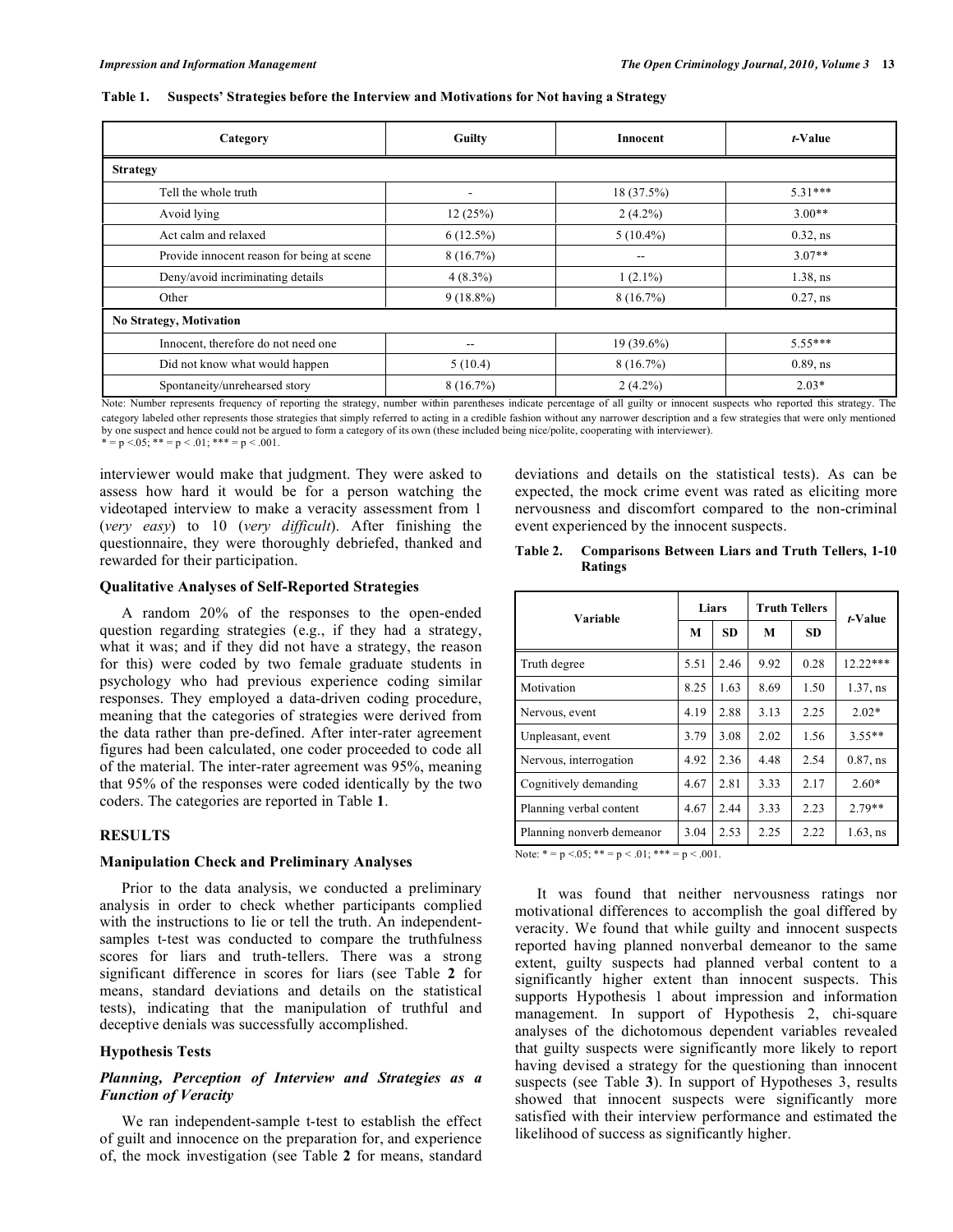| Variable                                          | Liars   |        | <b>Truth Tellers</b> |        | $\chi^2$ -Value |
|---------------------------------------------------|---------|--------|----------------------|--------|-----------------|
|                                                   | Yes $%$ | No $%$ | Yes $%$              | No $%$ |                 |
| Did you have a strategy before the interrogation? |         | 25     | 50                   | 50     | 5.38*           |
| Satisfied with acting during interrogation?       | 54      | 46     | 79                   |        | $5.36*$         |
| Will the interviewer believe you?                 | 19      | 81     | 87                   |        | $40.20***$      |

**Table 3. Comparisons Between Liars and Truth Tellers, Dichotomous Measures** 

Note.  $* = p < 0.05$ ;  $*** = p < 0.01$ .

 The coding of the open-ended responses (described in the method section and reported in Table **1**) broadly supports Hypothesis 4, which postulated that the principal strategies of guilty suspects would concern information management. Exploring further the types of strategies used by guilty suspects, it was found that the two most commonly reported strategies of guilty suspects were to avoid lying and to provide an 'innocent' reason for being at the crime scene. In contrast, by far the most frequently reported strategy by innocent suspects was to tell the whole truth. A large number of innocent suspects also claimed to not need a strategy, and the principal justification for this was precisely their innocence.

# **DISCUSSION**

 In this study, we proposed and tested a number of predictions related to the strategies and behavioral regulation of innocent and guilty mock suspects. We predicted that in a situation of suspicion, both innocent and guilty suspects will engage in impression management to achieve the goal of being judged as credible. However, their reasoning will differ in certain respects. For guilty suspects, we predicted that their primary focus would be on information management, such as avoiding contradictions with known facts and/or keeping the story simple. In contrast, and in line with social psychological research on cognitive biases (Gilovich, Savitsky & Medvec, 1998) and on the justice motive (Hafer & Bègue, 2005), we expected that innocent suspects will operate on the notion that the truth is good enough and that they therefore will be less concerned with the verbal characteristics of their denial.

 The results show that self-reported levels of motivation to be believed were high across innocent and guilty suspects, which speaks to the external validity of the experiment. Of course, we do not suggest that these motivation levels approximate those experienced by real crime suspects. However, given that the mean ratings were very high (above 8 on a 10-point scale), we believe it is warranted to say that we managed to create a situation in which participants were concerned about the outcome and employed effort to succeed, which allows for some possibilities to generalize to real-world settings.

#### **Impression and Information Management**

 In line with our first hypothesis, innocent and guilty suspects reported having planned nonverbal behavior to the same extent. This finding is in line with the selfpresentational perspective (DePaulo, 1992; Goffman, 1959), which applied to the current setting emphasizes the fact that both truth tellers and liars edit their self-presentation to come across as honest. Research on subjective cues to deception has shown that there is little variation in beliefs about prototypically deceptive behaviour with evidence that such beliefs are even to some extent pancultural (Global Deception Research Team, 2006). Therefore, people who attempt to be believed to be innocent can thus be expected to be aware of such stereotypical cues to deception and deliberately attempt to orchestrate behaviors counter to the stereotype. Our results thus suggest that voluntary and deliberate control of nonverbal behavior is not unique to deceivers and that truth tellers engage in such editing and manipulation of non-verbal behavior for the sake of perceived credibility. The self-reported strategies to be believed (see Table **1**) supports this in that deceivers and truth tellers similarly reported the strategy to act calm and relaxed, which again suggests that attempted control is indicative not so much of deception, but of the appraisal of a situation demanding credible demeanor.

 While there was no difference between innocent and guilty suspects in the amount of planning of non-verbal behavior, they differed in the amount of preparation of verbal content (further supporting Hypothesis 1). This lends support to our main line of reasoning that guilty and innocent suspects differ in a central respect: that of information management. Innocent suspects do not seem to feel the need to engage in strategic information management by planning or preparing their statement. This is intuitively appealing as innocent suspects do not usually have guilty knowledge (unless they have witnessed the transgression). In contrast to guilty suspects, they simply have nothing to hide or cover up. The results of this study suggest that while truthful and deceptive deniers both deliberately manipulate their demeanor to give a credible impression, they differ in the extent to which they deliberately manipulate and plan the verbal content of their statement. The finding that innocent suspects are less concerned about information management and are less likely to deliberately manipulate this aspect of their presentation compared to guilty suspects is not surprising. What is more surprising is that this fundamental difference in the task of truthful and deceptive deniers has not been emphasized and studied further in research on deception. While impression and demeanor cues to deception rarely warrant optimism (DePaulo *et al*., 2003; Kassin, 2008), differences in the challenges related to formulating the verbal statement of denial is likely to be a more fruitful avenue (Vrij, 2008; Vrij *et al*., 2008). In particular we suggest that experimental research ought to exploit the challenges guilty suspects face in terms of information management and to explore ways of making it more difficult for them to produce a credible denial.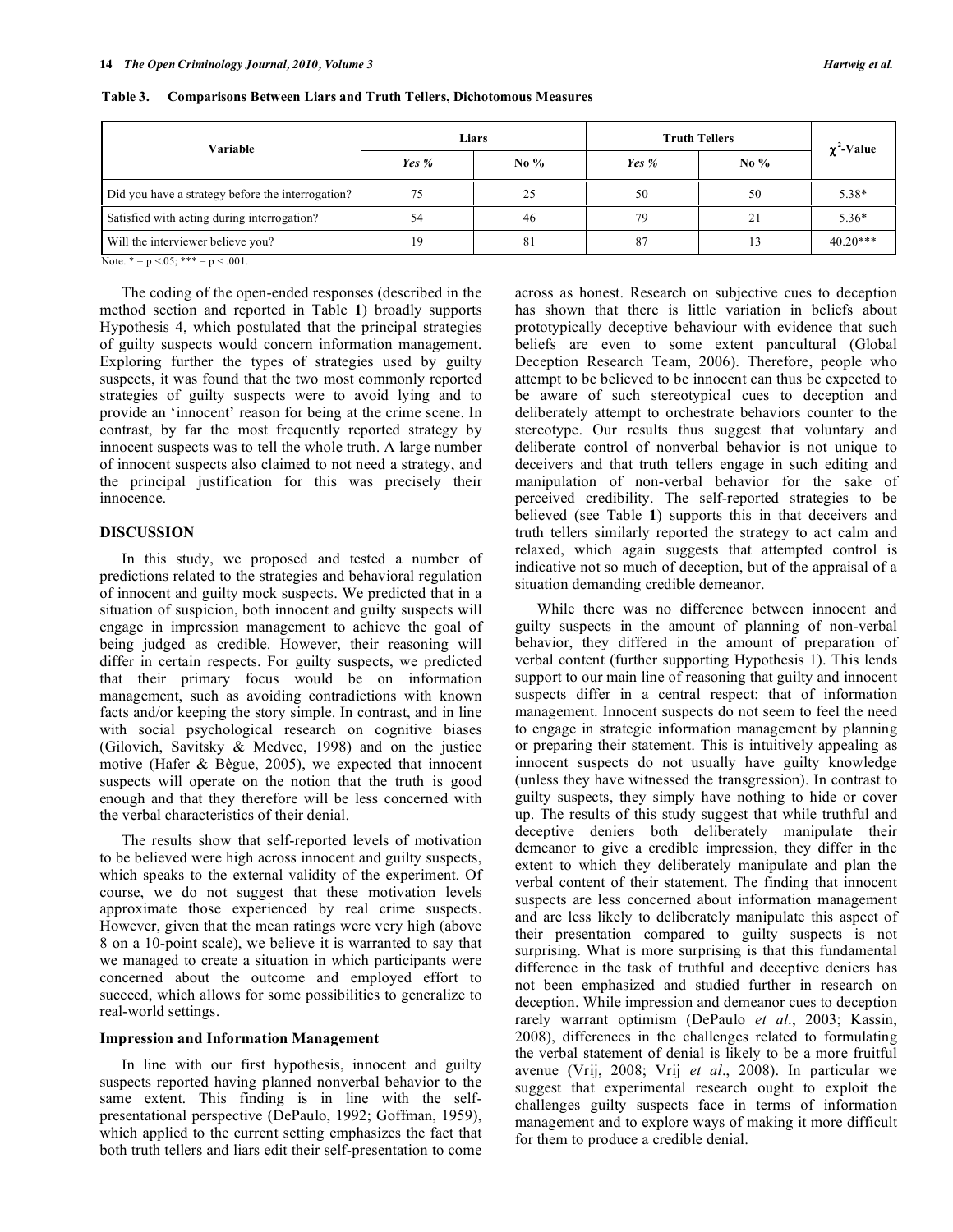#### **Strategic Self-Regulation of Innocent and Guilty Suspects**

 Most scholarly definitions of deception emphasize the deliberate nature of the task, such as that it entails purposefully attempting to create false beliefs in another (DePaulo *et al*., 2003; Ford, 2006; Langleben, Dattilio, & Gutheil, 2006; Toma, Hancock, Ellison, 2008). Despite this, interpersonal deception research has largely mapped the overt behavior of liars rather than their deliberate strategies to accomplish their goals. This is unfortunate, as the psychology of lying in our view is not only a social psychological task of self-presentation, but a goaloriented task involving purposeful regulation of both overt behavioral displays and information. This was the basic theoretical premise of our experimental investigation. We examined strategies of such self-regulation, and we are able to draw several conclusions about the reasoning of innocent and guilty suspects.

 First, and in line with our predictions, we found that guilty suspects were more likely than innocent suspects to employ a strategy for the interview. Innocent suspects often rationalized a lack of strategy by a self-sufficient reference to innocence itself ("I am innocent, therefore I do not need a strategy"). When innocent suspects did have a strategy, it was straightforward in nature and typically involved a complete provision of episodic information ("If I tell the truth about what happened, the interviewer will believe me").

 Second, regarding the particular strategies used by guilty suspects, it was found that they were more likely to purposefully plan and strategize with regards to their behaviour (Hines *et al*., 2010). Even the most common justification by guilty suspects for having no strategy (referring to the desire to produce spontaneous and unrehearsed behavior) seems conspicuously strategic, as it represents a form of opposite to attempted control and aims at the production of an effortless flow of behavior. This result suggests that at least some guilty suspects are cognizant of the risks that displaying overly controlled demeanor can pose and that they employ purposeful cognitive strategies (avoiding to prepare a plan for behavior) to avoid falling in this trap. The most common strategy offered by guilty suspects pertained to minimizing the amount of lying. This indicates an understanding of the risks that getting tangled up in contradictions and losing credibility by violating facts known by the lie-catchers can foment (which indeed can have a detrimental effect on their perceived credibility, see Hartwig, Granhag, Strömwall, & Kronkvist, 2006). Further, another common strategy was to prepare a non-criminal justification for being at the crime scene, which suggests that liars are aware that some facts might indicate their guilt and that they need to produce a denial which conforms to such known facts. These two strategies, which were the most frequently reported by guilty suspects, indicate that there is both a concern for information management and that various strategies are employed by guilty suspects to minimize the risks of contradicting known facts.

 Lastly, regarding outcome assessments, innocent suspects were largely convinced that they were successful in convincing the interviewer of their innocence. The difference between innocent and guilty suspects in this respect was unambiguous, and the strong expectation of task success for innocent suspects indicates support for what we suggest may be a link between the mindset of innocence and self-efficacy (Bandura, 1991). Why do innocent suspects have such a positive outcome expectation?

The experimenters conducting the interviews were blind to condition, and therefore we find it unlikely that they provided systematically different feedback to innocent and guilty suspects. It is possible that the belief in a just world is responsible for this optimism bias (Hartwig, 2005). However, a complementary explanation invokes the theoretical framework of self-efficacy, a topic explored extensively in social cognition research. Self-efficacy is an internal assessment that measures if one has, or is capable of obtaining, the necessary skills that are essential for the execution and completion of a particular task or goal (Bandura, 1991; Bandura & Locke, 2003). Individuals who have high levels of efficacy are more likely to accept and strictly adhere to a challenging goal as well as are increasingly likely to persevere in the face of mounting difficulties (Bandura, 1991; Bandura & Locke, 2003; Bandura, 1998). They are also likely to demonstrate more proactive behavior, engage in active problem-focused strategies and to make optimistic appraisals of success (Karademas, Kafetsios & Sideridis, 2007; Gleitman, Fridlund & Reisberg, 2004; Bandura & Locke, 2003). Furthermore, regarding success appraisals, recent studies have found that high levels of self-efficacy is associated with an optimism bias which has the potential to influence the individual's interpretation of external information (Karademas, Kafetsios & Sideridis, 2007; Rimal & Morrison, 2004). It is possible that the self-efficacy beliefs of innocent suspects might have caused them to interpret neutral feedback from the interviewer in a positive light. As other scholars have pointed out, innocence itself seems to put innocent suspects at risk for misclassification as they fearlessly submit themselves to guilt-presumptive and accusational interrogations and refer to innocence itself as protection against incrimination (Kassin, 2005). We thus extend this research by linking the mindset of innocence to the theoretical construct of self-efficacy, showing that innocent suspects believe there is no risk in being questioned not only because they believe in the fairness of the world (Kassin & Norwick, 2004), but because they put faith in their own capacity to convince the interviewer of their innocence.

# **LIMITATIONS AND FUTURE DIRECTIONS**

 As described above, we hypothesized that innocent suspects would be forthcoming with information and would trust that their truthful statement would afford them ample protection against misjudgment. We suggested that the belief in a just world might drive this forthcomingness as well as the trust they place in their own innocence as a protection, as people in general tend to believe that they receive the outcomes they deserve (Hafer & Bègue, 2005). However, our ability to conclusively establish a causal link between the belief in a just world and verbal forthcomingness is limited as we did not measure or manipulate just-world beliefs. Future research ought to address this to provide firm evidence regarding what role these beliefs have in the reasoning of innocent suspects.

 We found that innocent suspects did not report engaging in information management and that they simply aimed at 'telling the truth like it happened'. However, it is possible that the tendency to engage in information management might be more pronounced if the target event is less salient to an innocent suspect than in the current experimental study. For example, if an innocent suspect is suspected of a crime that happened several months or even years ago, it might be difficult for him/her to recall their exact whereabouts and actions at that